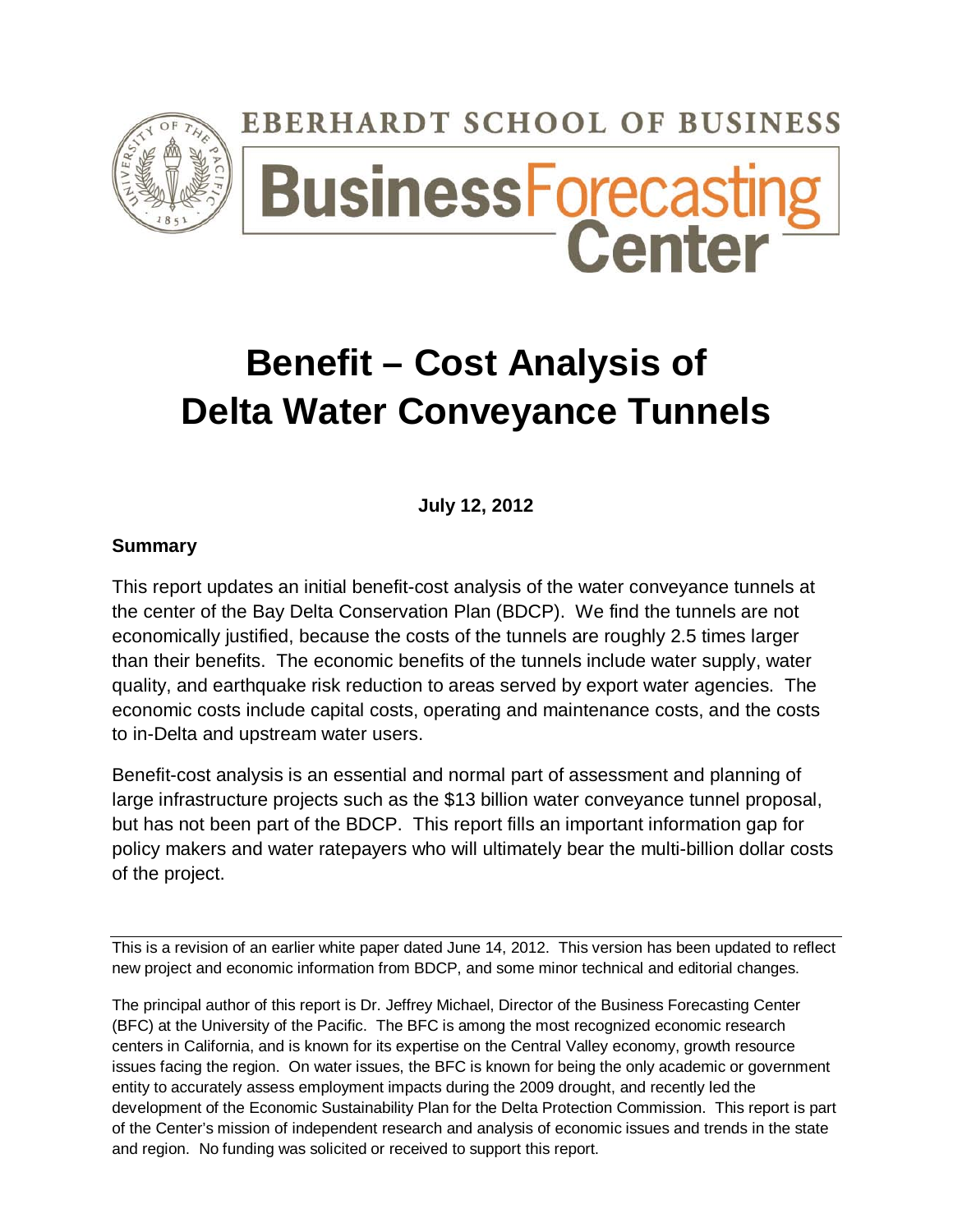# **Contents**

| Will Costs Be Allocated Proportional to Water Supply, Economic Benefits, or Population? 12 |
|--------------------------------------------------------------------------------------------|
|                                                                                            |

# **Tables**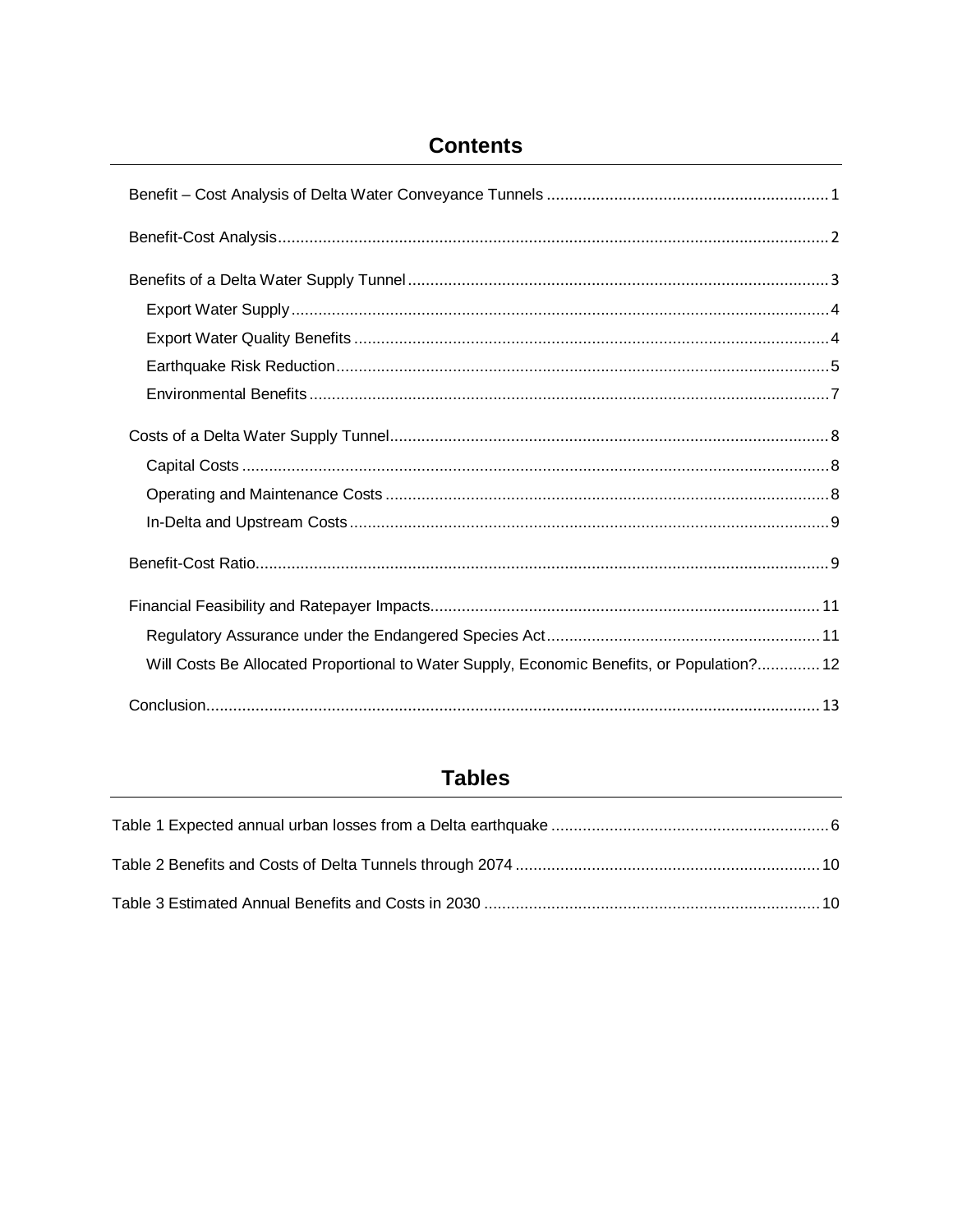# <span id="page-2-0"></span>**Benefit – Cost Analysis of Delta Water Conveyance Tunnels**

A pair of large water conveyance tunnels is being considered as the centerpiece of the Bay Delta Conservation Plan (BDCP). The tunnels would divert water from the Sacramento River and convey it around the Delta to state and federal water projects serving southern California rather than continuing to convey the fresh water through Delta channels. The construction cost of the tunnels is estimated at \$13 billion. Essentially, the project is an updated version of the peripheral canal defeated by California voters in 1982.

This report updates an initial comprehensive economic benefit-cost analysis of the proposed tunnel with the latest information from the BDCP. Primarily using the results of the BDCP's own economic benefit and cost studies, we find benefit-cost ratios ranging from 0.3 to 0.5, meaning that there are between \$1.90 and \$3.36 of costs for every \$1 in economic benefits. When these very low benefit-cost ratios are considered alongside the inconsistent and incomplete financial plans, it is clear that the Delta water conveyance tunnels proposed in the draft BDCP are not justified on an economic or financial basis.

The BDCP is considering a variety of sizes and operating criteria for the water conveyance tunnel. This analysis focuses on a scenario that is reported to be the preferred alternative emerging in BDCP negotiations.<sup>[1](#page-2-1)</sup> Two large tunnels will be built to convey water below the Delta along with three intakes on the Sacramento river that can divert 9,000 cfs (cubic feet per second) from the river. The project would result in average annual water exports in a range between 4.3 maf (million acre feet) and 5.5 maf. The level of water exports through the tunnel depends on a 15-year decision-tree process based upon scientific studies of the effectiveness of the BDCP's habitat investments in recovering endangered fish populations. The studies and decision-tree process would be concurrent to the tunnel construction, so the water yield of the tunnels would not be known until after they are built.

This assessment examines a favorable water supply scenario for the water agencies that would finance the tunnels, average water exports of 5.3 maf, near the maximum level. This analysis looks only at the water conveyance proposal in the BDCP, and does not evaluate habitat creation proposals that provide their own benefits and would have several billion dollars in additional construction costs that would be primarily financed by the water bond recently moved to the 2014 ballot. As noted in a later section, this separate analysis of water conveyance infrastructure and habitat is consistent with Department of Water Resources' economic analysis guidelines.

This preliminary benefit-cost assessment can be updated with new information as it becomes available. Our intention is to motivate public agencies and others to conduct comprehensive benefit-cost analysis, and to provide appropriate economic justification of the project. Given the poor performance of the tunnel in this initial benefit-cost analysis with several assumptions favorable to tunnel construction, we believe it is highly unlikely that any subsequent benefit-cost analysis will find that the project is economically justified.

<span id="page-2-1"></span> <sup>1</sup> For example, see "Gov. Jerry Brown's delta fix is not much of a plan." *San Francisco Chronicle*, July 9, 2012, and presentations at the June 20, 2012 meeting of the Bay Delta Conservation Plan.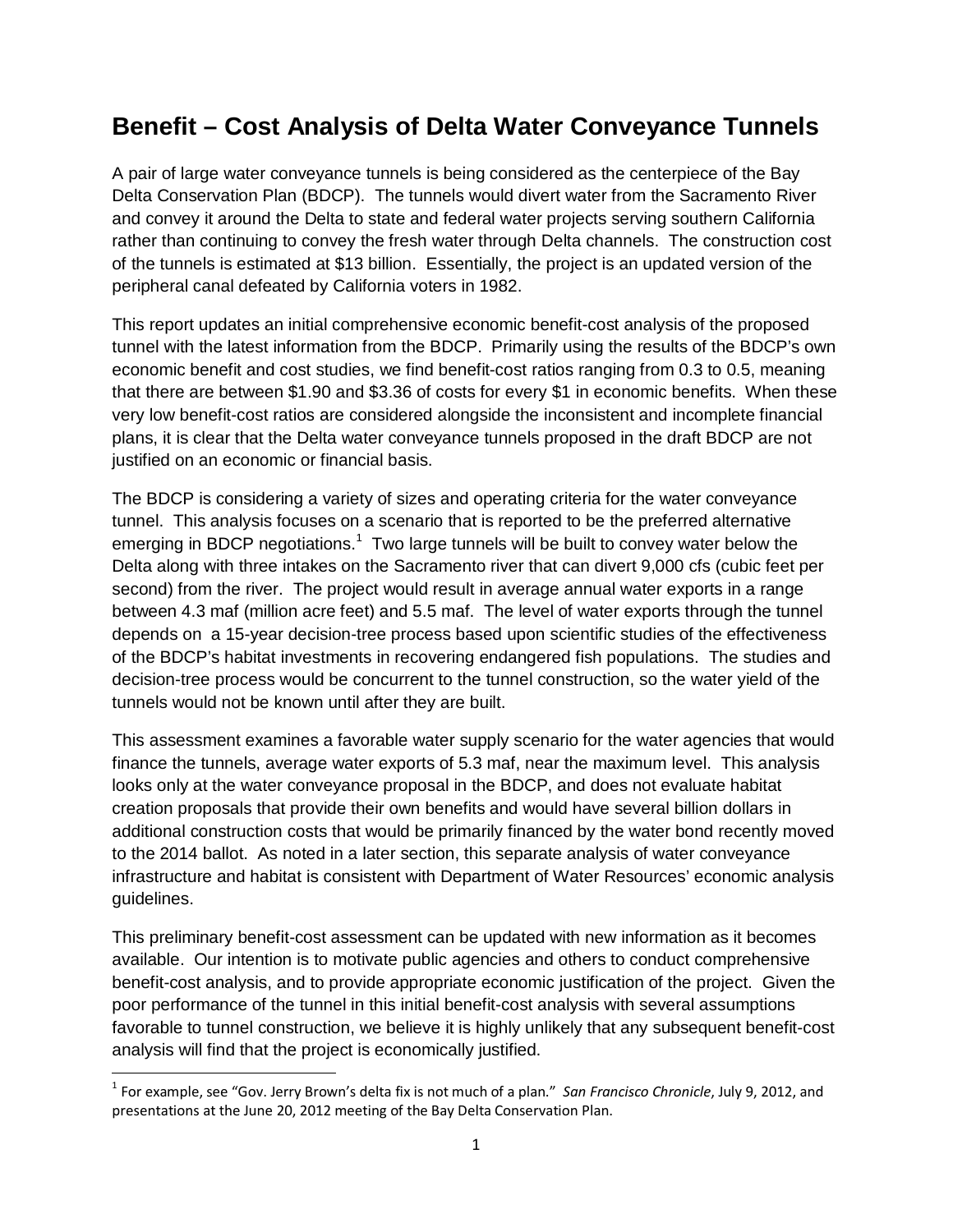# <span id="page-3-0"></span>**Benefit-Cost Analysis**

Benefit-cost analysis of large infrastructure projects is common practice, and broadly considered to be an essential part of good public policy analysis of large capital projects. For example, highspeed rail, the other California mega-project in the news, has included multiple benefit-cost assessments as the plan has evolved. The most recent accompanied the revised business plan and found most scenarios had about \$[2](#page-3-1) in expected benefits for every \$1 in expected costs.<sup>2</sup> The benefit-cost ratio of high-speed rail is five times higher than the benefit-cost ratio we have calculated for the Delta water conveyance tunnel.

Benefit-cost analysis of the tunnel conveyance has been called for in numerous reports and reviews of the BDCP, but still has not been appropriately conducted by any state agencies or published in any independent academic studies before this report. The Department of Water Resources (DWR) has an Economic Analysis Guidebook that provides a comprehensive description of DWR's approach to benefit-cost analysis. $^3$  $^3$ 

The DWR Economic Analysis Guidebook states the importance of benefit-cost analysis well,

Economic analysis is a critical element of the water resources planning processes because it not only evaluates the economic justification of alternative plans but it can assist in plan formulation. (p. 1)

The economic analysis should answer questions such as, Should the project be built at all? Should it be built now?, Should it be built to a different configuration or size? Will the project have a net positive social value for Californians irrespective of to whom the costs and benefits accrue? (p. 5)

Benefit-cost analysis is the procedure where the different benefits and costs of proposed projects are identified and measured (usually in monetary terms) and then compared with each other to determine if the benefits of the project exceed its costs. Benefit-cost analysis is the primary method used to determine if a project is economically justified. A project is justified when:

- estimated total benefits exceed total estimated economic costs:
- each separable purpose (for example, water supply, hydropower, flood damage reduction, ecosystem restoration, etc.) provides benefits at least equal to its costs; $<sup>4</sup>$  $<sup>4</sup>$  $<sup>4</sup>$ </sup>
- the scale of development provides maximum net benefits; and

<span id="page-3-2"></span>[http://www.water.ca.gov/pubs/planning/economic\\_analysis\\_guidebook/econguidebook.pdf](http://www.water.ca.gov/pubs/planning/economic_analysis_guidebook/econguidebook.pdf)

<span id="page-3-1"></span> $\overline{2}$  $2$ The April 2012 high-speed rail benefit-cost analysis can be downloaded from [http://www.cahighspeedrail.ca.gov/assets/0/152/431/6515fa4a-a098-4b88-9f19-19f0e1475e19.pdf.](http://www.cahighspeedrail.ca.gov/assets/0/152/431/6515fa4a-a098-4b88-9f19-19f0e1475e19.pdf) The business plan and benefit-cost analysis of high-speed rail have been criticized for optimistic ridership projections, but this debate has strengthened the policy and planning process for the high-speed rail project. Many of the economic benefits of high-speed rail are health related such as reduced traffic fatalities and air pollution from reduced highway travel and the benefit-cost analysis attached monetary values to health and environmental benefits.  $3$  The DWR Economic Analysis Guidebook is on the web at

<span id="page-3-3"></span> $4$  This bullet point is critically important to the BDCP which some argue can only be evaluated as a package of water conveyance and habitat improvement projects. The DWR economic analysis guidebook is correct in stating that water supply and habitat projects should be evaluated separately.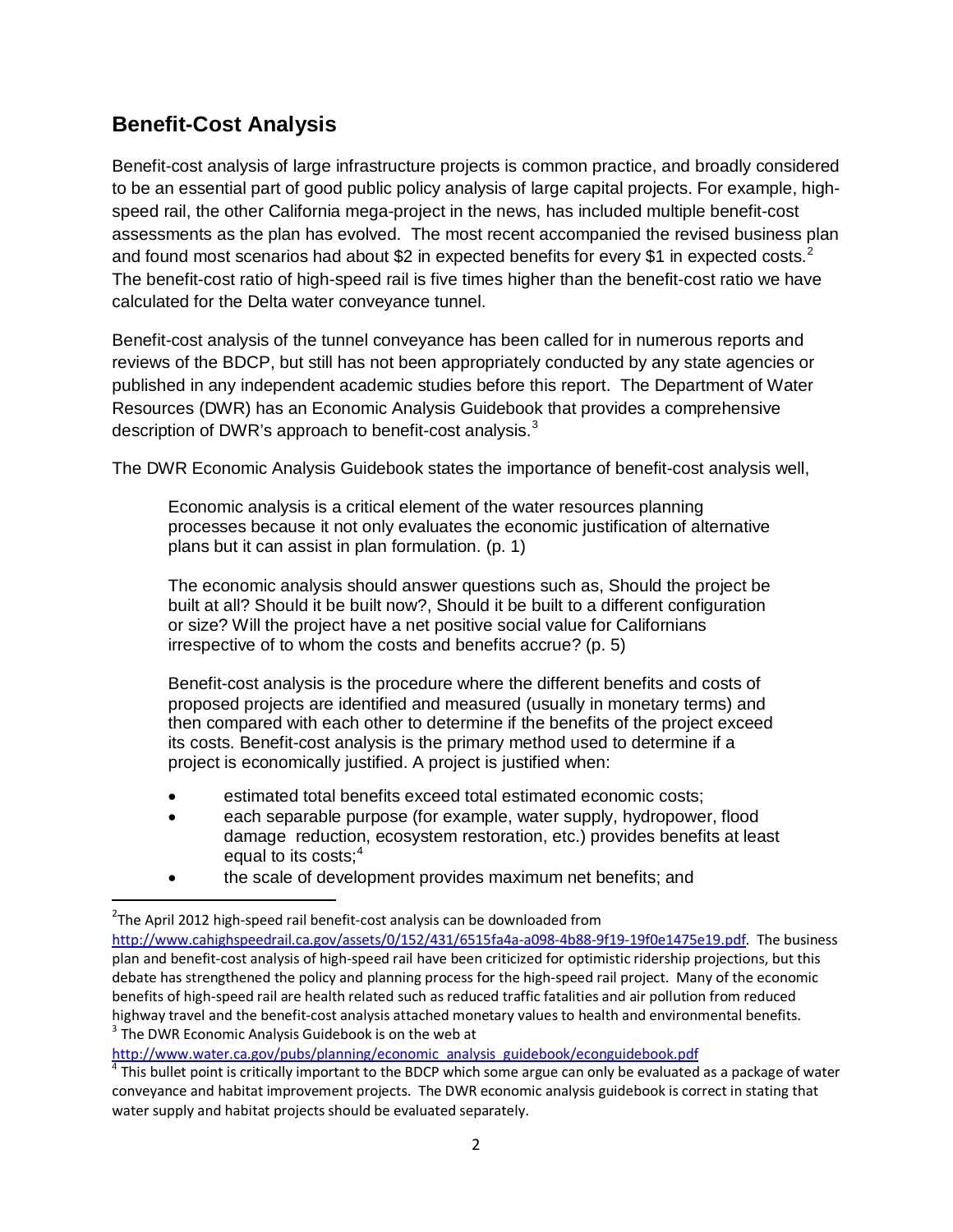• there are no more-economical means of accomplishing the same purpose. (p. 13)

The benefits and costs of an investment occur at different points in time, and can extend for very long time horizons. Benefit-cost analysis examines a full stream of costs and benefits over the expected life of the project. For this analysis, we examined 50 years after the expected completion of the tunnels in 2025.

The long streams of benefits and costs are compared using a present discounted value in current dollars. A discount rate, comparable to an interest rate, is used to account for the time value of money or the opportunity costs of using funds for a public investment. Public investment has opportunity costs, because it competes with and crowds out funding for private consumption, investment or alternative public investments.

Benefit-cost results can be sensitive to the level of the discount rate, and the choice of discount rate is sometimes controversial in benefit cost analysis. Federal government guidelines recommend the use of a 7% discount rate.<sup>[5](#page-4-1)</sup> The DWR Economic Analysis Guidebook endorses a 6% discount rate. Many economists recommend a lower discount rate, such as 3%, when looking at long-lived investments or regulations to combat long-run, global issues such as climate change. This analysis uses scenarios with a 3% and 6% discount rate.

Benefit-cost analysis is not just a pass/fail test to be taken after an investment proposal is finalized. It should be conducted and refined throughout a planning process as it yields valuable insights about a projects strengths, weaknesses, and overall merit. The absence of benefit-cost analysis throughout the BDCP process is a significant weakness that has left policy makers poorly informed to make a decision about a very costly investment with far ranging economic effects.

The objective of this report is to fill an important information void, and to challenge tunnel proponents to make their economic case using an accepted and established benefit-cost framework. Most of the values for benefits and costs in this report are taken directly or clearly derived from BDCP documents or reports sponsored or cited by tunnel proponents. Most assumptions required to derive values are made in ways that favor building the tunnel. The detailed sources and discussion of study assumptions are in the sections that follow.

# <span id="page-4-0"></span>**Benefits of a Delta Water Supply Tunnel**

The delta water supply tunnels would provide four types of potential benefits: higher export water supply, improved export water quality, earthquake risk reduction for water exports, and possible environmental benefits for endangered fish species. There is a trade-off between increasing water supply from the tunnels and their potential benefits for fish.

<span id="page-4-1"></span><sup>&</sup>lt;sup>5</sup> See Office of Management and Budget, Circular No A-94. [http://www.whitehouse.gov/omb/circulars\\_a094#7](http://www.whitehouse.gov/omb/circulars_a094#7)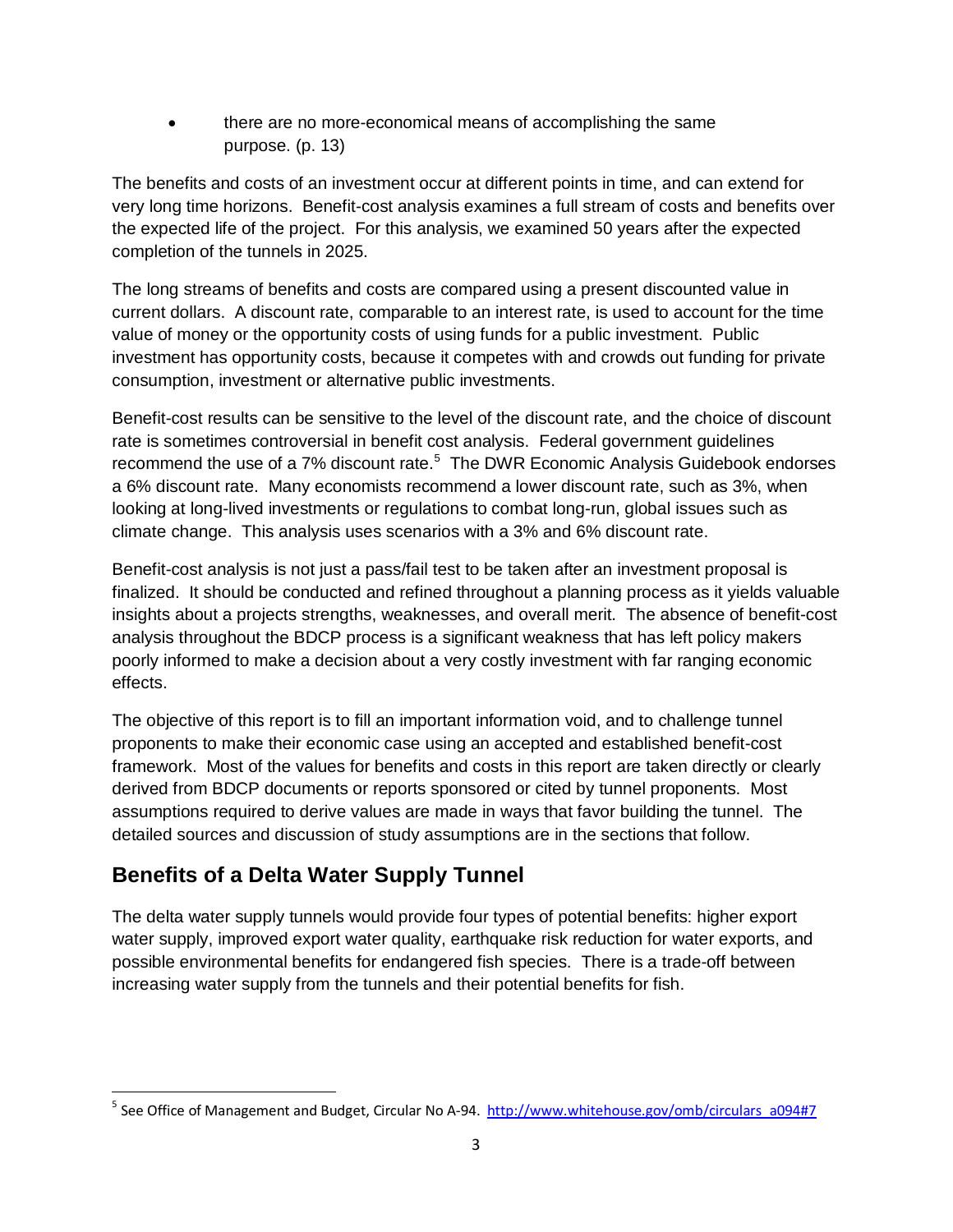The California Department of Water Resources has recently contracted with the Brattle Group to conduct an Economic Benefit Analysis of the BDCP led by Dr. David Sunding.<sup>[6](#page-5-2)</sup> The quantification of economic benefits in this section follows the framework in the scope of work in the "Benefits Analysis," and the values used in this report are taken directly from the preliminary results presented by Dr. Sunding at the BDCP public meeting on June 20, 2012.<sup>[7](#page-5-3)</sup> The benefits in the Brattle presentation are for the period of 2022 to 2050, whereas this analysis assumes the tunnels would open in 2025 and considers benefits from fifty years of operation, 2025 to 2074. To make the adjustment, we calculated the average annual benefit in the 29 years of the Brattle analysis, and assumed it was constant over the fifty year period from 2025 to 2074. $^8$  $^8$ 

The Brattle analysis is not a comprehensive statewide benefit-cost analysis, but has a more narrow purpose to "assess whether the benefits of BDCP are sufficient to justify the costs to the agencies receiving project water supplies." In addition to providing reliable, current estimates for several components of benefit-cost analysis, the Brattle "Benefits Analysis" raises some additional considerations for financial feasibility that are discussed later in this report.

#### <span id="page-5-0"></span>**Export Water Supply:**

The Brattle group estimates the present value of water supply benefits from 2022 to 2050 at \$1.898 billion for urban users and \$1.138 billion for agricultural exporters using a 3% discount rate. This equates to average annual operating benefits of about \$361 per acre foot, averaged across both agricultural and urban water exports. The average annual benefit of \$136 million for urban agencies and \$81 million for agricultural agencies creates a present value of export water supply benefits of \$3.916 billion using a 3% discount rate and \$1.700 billion using a 6% discount rate when this annual benefit of the tunnels is extended over the 50 year period beginning in 2025.

#### <span id="page-5-1"></span>**Export Water Quality Benefits:**

Improved export water quality is a significant benefit of the proposed Delta tunnel. The Brattle group estimates the present value of water quality benefits from 2022 to 2050 at \$1.802 billion

<span id="page-5-2"></span> $6$  The Economic Benefit Scope of Work is available at

http://baydeltaconservationplan.com/Libraries/Dynamic\_Document\_Library/Economics\_Benefit\_Scope\_of\_Work. sflb.ashx

<span id="page-5-3"></span> $<sup>7</sup>$  Dr. Sunding's presentation from the meeting is available on the BDCP website,</sup>

[http://baydeltaconservationplan.com/Libraries/Dynamic\\_Document\\_Library/June\\_2012\\_Public\\_Meeting\\_Present](http://baydeltaconservationplan.com/Libraries/Dynamic_Document_Library/June_2012_Public_Meeting_Presentation_6-20-12.sflb.ashx) ation 6-20-12.sflb.ashx. Some minor adjustments to the Brattle results have been made to reflect two differences in the scenario analyzed in this report. We assume the tunnel begins operation in 2025 as stated in BDCP documents, not the more optimistic 2022 used in the Brattle modeling. Also, we analyze benefits and costs out to 2075, 50 years of operation, rather than the 2050 end date in the Brattle analysis by assuming benefits continue at a constant annual rate beyond 2050. This assumption may understate total benefits somewhat, but by a much smaller amount than cutting the analysis off in 2050.<br><sup>8</sup> This simplifying assumption may somewhat understate benefits since the benefits of the tunnel grow slowly over

<span id="page-5-4"></span>time and are likely to be somewhat higher in the post 2050 period than the pre-2050 period. However, it may also overstate benefits in the early years that are less affected by discounting. Overall, it has little effect on the results. An alternative option to ignore years after 2050 would result in much lower benefit estimates and significantly bias the analysis against the tunnels.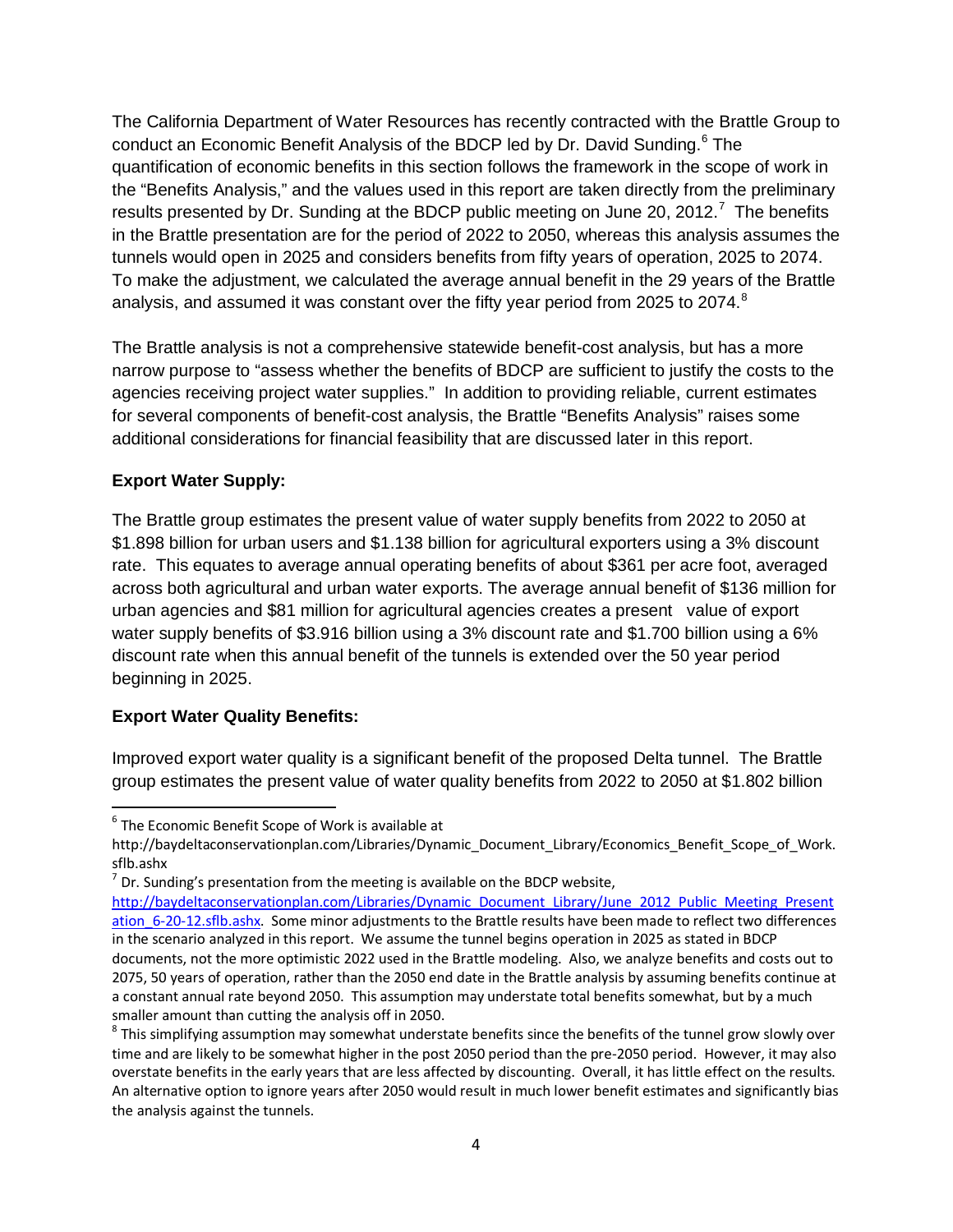for all water exporters using a 3% discount rate. This equates to average annual benefits of \$129 million after the tunnels are operating. If this annual benefit is extended over a 50 year period beginning in 2025, the present value of export water quality benefits are \$2.328 billion using a 3% discount rate and \$1.010 billion using a 6% discount rate.

When considering water quality benefits, it is important to note that the tunnel itself does not do anything to purify water supplies. It improves export water quality, because the tunnel moves Delta water exporters' diversion points to a stretch of the Sacramento River between Clarksburg and Courtland where water quality is better. The new intake would be upstream of the existing diversions of Sacramento River water by most Delta farmers, the Contra Costa Water District, and the cities of Stockton and Antioch, whereas the current intakes are downstream of these users. Thus, any water quality benefits received to the export projects will be at least partially offset by a degradation of water quality to those water users who will now be downstream of the massive intakes of the new tunnel. Many of these offsetting costs have not been thoroughly analyzed, but are at the root of much of the opposition to the proposed Delta tunnels. Some of these potential costs are included in the In-Delta and Upstream Impacts section in the cost assessment that follows.

#### <span id="page-6-0"></span>**Earthquake Risk Reduction:**

A massive earthquake that floods Delta islands and disrupts water conveyance is frequently cited as the most important economic justification for an isolated water conveyance facility around the Delta. This is inaccurate. The Delta tunnels are often incorrectly portrayed as the only way to protect the economy from a catastrophic earthquake risk, and economic risks of water supply disruption are often inflated by including non-water supply economic losses. In this section, we first assess the economic benefit from the tunnels' earthquake protection assuming that there are no seismic upgrades to the Delta levee system. We use these values in the benefit-cost analysis. Second, we discuss alternative options for reducing seismic risk that protect against a broader set of economic risks at lower cost than the tunnels.

The scope of work for the BDCP "Economic Benefit" analysis described a correct approach for an economic assessment of seismic risks, "After developing estimates of the probability of various outage scenarios, Contractor will calculate expected losses and characterize the risk inherent to the current system." In the June 20 presentation at the BDCP meeting, the Brattle analysis did not include probabilities of outage scenarios or calculate expected losses. It only showed losses from a scenario when a massive earthquake occurs on the first year the tunnels are operating. However, it is straight forward to use these results to derive the expected annual losses called for in the scope of work.

The length of seismic outages that are currently being discussed as likely, especially in light of recent and planned responses to the levee and emergency response system and the effect of freshwater flushing out the Delta, is on the order of 6 to 12 months. According to the June 20 presentation by the Brattle Group, the estimated present value cost of an outage occurring in 2022 as \$722 million for 6 months, and \$2.093 billion for a 12 month water supply outage. The effect of discounting needs to be eliminated to calculate an expected annual loss. The undiscounted cost of a 6 to 12 month outage in 2022 is \$970 million to \$2.812 billion.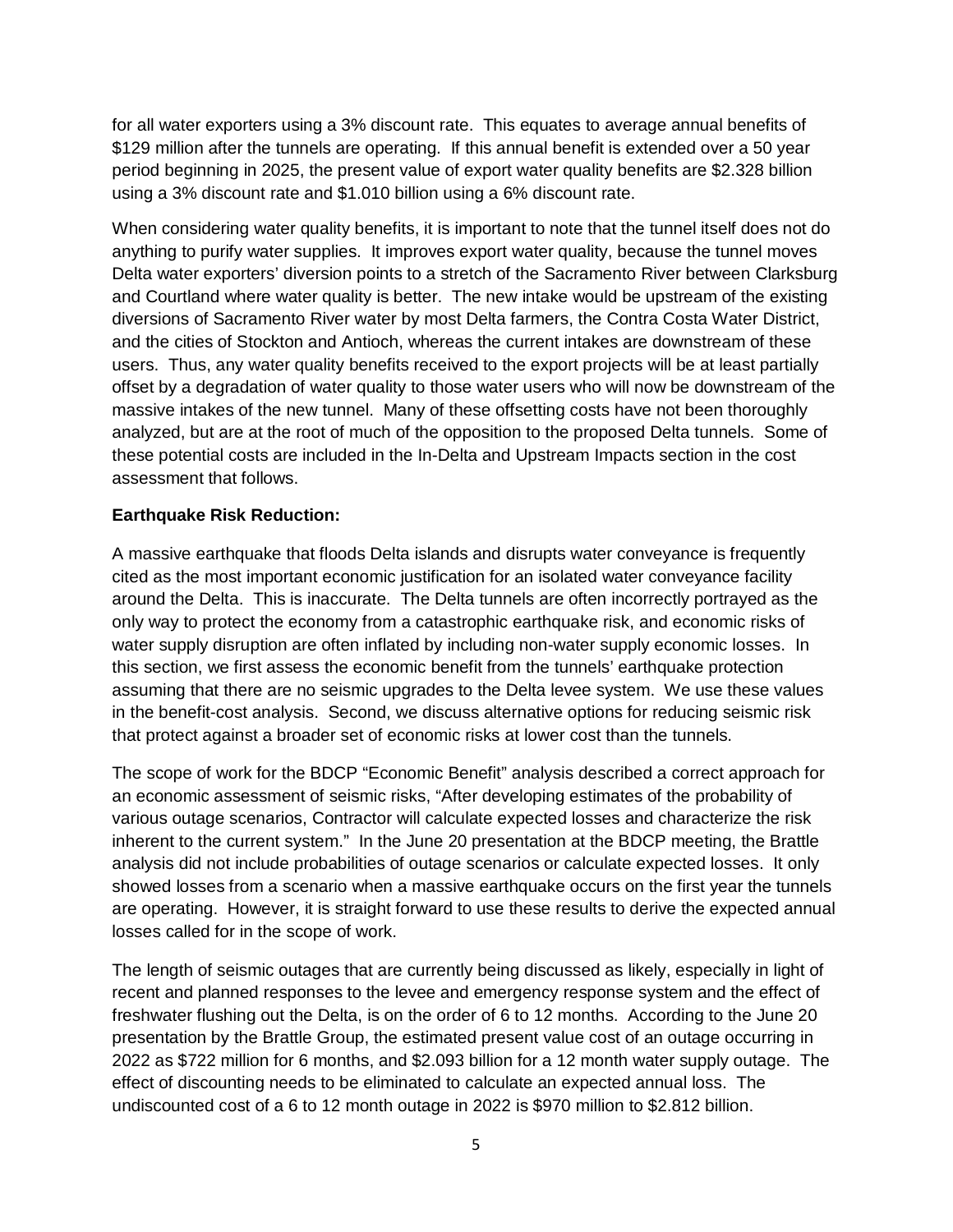To calculate an expected value, these undiscounted expected annual losses would be multiplied by an annual probability of such a seismic event and failure occurring. According to Figure 5 in the executive summary<sup>[9](#page-7-1)</sup> of the Delta Risk Management Strategy Phase 1 report, the annual probability of 10+ islands failing from earthquake is about 3%, and the annual probability of 30 or more islands failing is about 1%. Many engineers feel that these failure probabilities are far too high<sup>[10](#page-7-2)</sup>, but we utilize them below in the absence of more current published probabilities.

| <b>Annual Probability</b> | 6 mos outage (\$970m) | 12 mos outage (\$2,812m) |
|---------------------------|-----------------------|--------------------------|
| .03                       | \$29.1 m              | \$84.4 m                 |
| .02                       | \$19.4 m              | \$56.3 m                 |
| .0 <sup>1</sup>           | \$9.7 m               | \$28.1 m                 |

<span id="page-7-0"></span>

|  |  |  | Table 1 Expected annual urban losses from a Delta earthquake |  |  |
|--|--|--|--------------------------------------------------------------|--|--|
|--|--|--|--------------------------------------------------------------|--|--|

The median value in the table is about a \$29 million expected annual urban losses that could be avoided if the Delta water supply tunnels were built. The Brattle presentation did not calculate agricultural losses, but assuming that the urban to agriculture ratio of earthquake protection benefits is similar to the water supply benefits, the expected annual benefits from earthquake protection are \$48 million annually for urban and agriculture combined. If this annual benefit is extended over a 50 year period beginning in 2025, the present value of earthquake protection benefits are \$866 million using a 3% discount rate and \$376 million using a 6% discount rate. Although we use these values in the benefit-cost analysis, they are likely to be far too high as the earthquake probabilities are lower, and, as explained below, there are less costly options that could lower the risk of seismic water export outages to near zero.

If a massive earthquake were to cause ten or more Delta islands to simultaneously flood, the human and economic losses that would result are much larger than the impact on water supplies. According to the Delta Risk Management Strategy (DRMS) reports, hundreds of people in the Delta would drown in such a catastrophic flood, possibly more. In addition, the DRMS reports found that interruptions of export water supply would be only 20% of the economic loss of such a catastrophe. Much larger economic losses would come from disruptions to natural gas systems, electricity transmission and generation, state highways, ports, railroads, and significant losses of in-Delta businesses, homes, and farmland. Given the scale of these potential losses to multiple types of economic infrastructure, it makes sense to consider seismic upgrades to the Delta levee system that protect all economic values in the Delta, including water exports. Unlike a tunnel, seismic levee upgrades could also save hundreds of lives and prevent environmental destruction of such a catastrophic flood.

Two reports by state agencies have identified seismic levee upgrades as a viable earthquake risk reduction strategy in the Delta.<sup>[11](#page-7-3)</sup> The Delta Protection Commission Economic Sustainability

 <sup>9</sup> <sup>9</sup> [http://www.water.ca.gov/floodmgmt/dsmo/sab/drmsp/docs/drms\\_execsum\\_ph1\\_final\\_low.pdf](http://www.water.ca.gov/floodmgmt/dsmo/sab/drmsp/docs/drms_execsum_ph1_final_low.pdf)

<span id="page-7-2"></span><span id="page-7-1"></span><sup>&</sup>lt;sup>10</sup> For example, Dr. Robert Pyke, a well-known geotechnical engineer states that the probability of an earthquake flooding ten or more islands is much lower than 1%.

<span id="page-7-3"></span><sup>&</sup>lt;sup>11</sup> "Economic Sustainability Plan for the Sacramento-San Joaquin River Delta." Delta Protection Commission. January 2012[. http://www.forecast.pacific.edu/desp.html.](http://www.forecast.pacific.edu/desp.html) "Risks and Options to Reduce Risks to Fishery and Water Supply Uses of the Sacramento/San Joaquin Delta." Department of Water Resources and Department of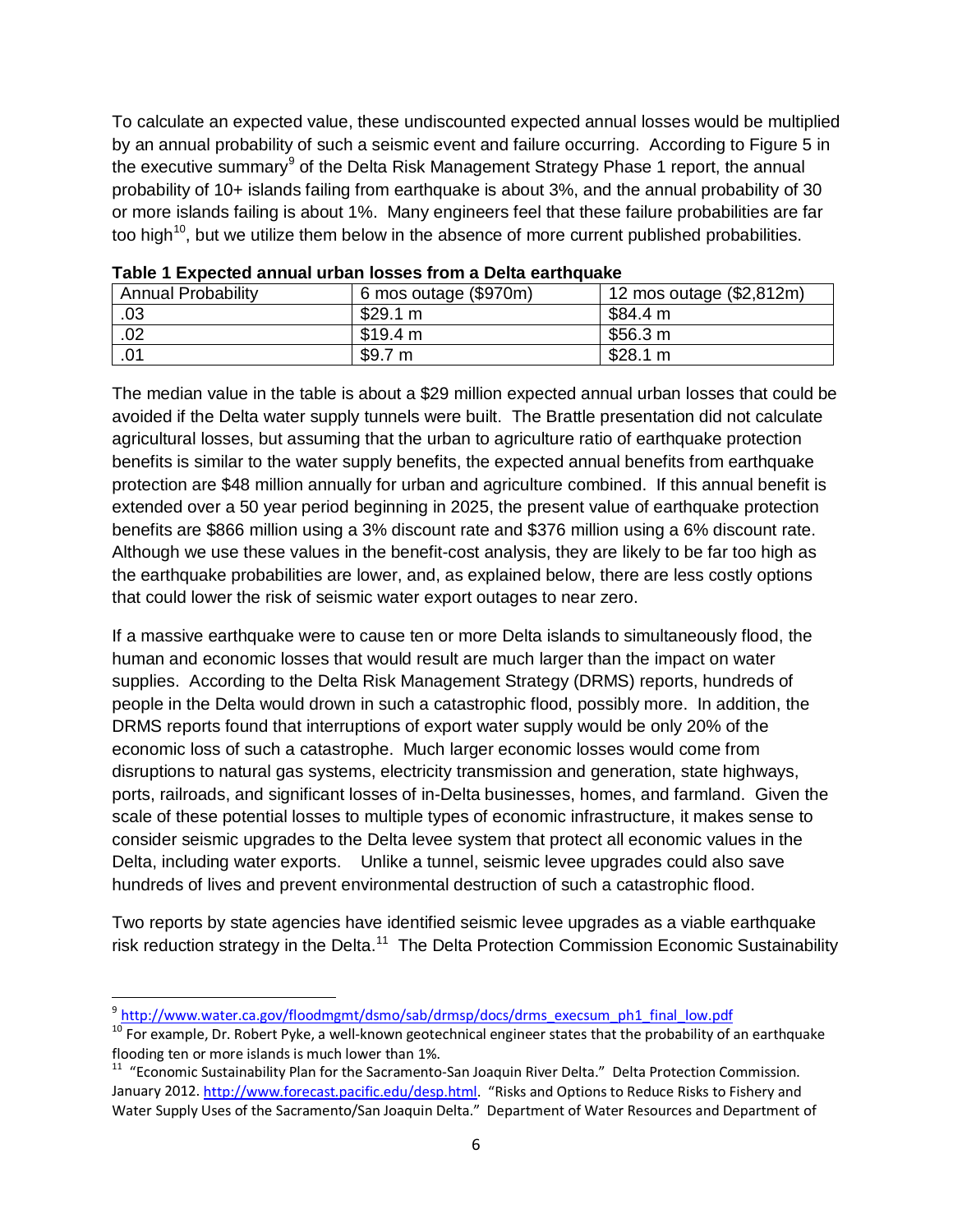Plan estimated the cost of 300 to 600 miles of seismic levee upgrades at between \$2 billion and \$4 billion, including riparian habitat enhancements on the enlarged levees. The Department of Water Resources' January 2008 AB 1200 found an "Improved Levees" scenario with 100 miles of seismic upgrades to eight islands in the south Delta was the lowest cost of three promising risk reduction strategies, including a peripheral canal.<sup>[12](#page-8-1)</sup> In addition, a 2007 PPIC report estimated the cost of a similar Dutch style, "Fortress Delta" strategy at \$4 billion.<sup>[13](#page-8-2)</sup> Seismic levee upgrades are 1/6 to 1/3 the cost of the proposed water conveyance tunnel, and provide a much larger and broader range of risk reduction benefits to the economy.

Understanding the larger picture of earthquake risk is essential because benefit-cost analysis is based on "with and without" comparisons to the next best alternative. It is hard to envision that the state and federal governments would allow the seismic risk to human life and other economic assets in the Delta to remain unaddressed even if water exporters moved ahead with a Delta tunnel. Since necessary seismic upgrades to Delta levees could be completed by the time a Delta tunnel conveyance was constructed, a water supply tunnel would create no additional seismic protection for water exports. In this scenario, the earthquake risk reduction benefits of the water supply tunnel are zero.<sup>[14](#page-8-3)</sup> Although we believe zero is a more appropriate value for benefit-cost analysis, we utilize the higher estimates that assume that alternative strategies to reduce seismic risk are not implemented, and thus the risks to the broader economy and public safety are ignored.

#### <span id="page-8-0"></span>**Environmental Benefits:**

At equal levels of water exports, a water supply tunnel could have environmental benefits for endangered fish over the current diversion location in the south Delta that causes reverse flows in some Delta rivers and entrainment of endangered fish in the pumps. However, as water exports are increased beyond the no-tunnel estimate of 4.7 maf of average exports, the marginal environmental benefits of a tunnel diminish. The BDCP's most recent "effects analysis" found that an operating plan that includes 5.9 maf of average exports would harm many of the endangered species the BDCP intends to help. This benefit-cost analysis assumes an increase in water exports to a slightly lower level of 5.3 maf, near the top of the 4.3maf to 5.5maf range that is reported to be under current consideration. At higher levels of water exports, most if not all environmental benefits that could directly result from a tunnel are consumed or monetized in the form of higher water exports, and the environmental benefits of

l

Fish and Game. January 2008.<br>http://www.water.ca.gov/floodmgmt/dsmo/sab/drmsp/docs/AB1200 Report to Legislature.pdf.

<span id="page-8-1"></span> $\frac{1}{12}$  The seismic upgrade of only 8 islands was found to reduce the cost of water export interruptions from the largest Delta earthquake by 2/3, and the strategy had the largest overall economic risk reduction because it also protected other economic assets from flood in the case of an earthquake.<br><sup>13</sup> The PPIC ruled out a "fortress Delta" solution in 2007, because its \$4 billion cost was seen as too high, and they

<span id="page-8-2"></span>assumed a peripheral canal cost only \$3 billion. The PPIC also ignored or downplayed public safety and the risk to non-water supply infrastructure. See "Envisioning Futures for the Sacramento-San Joaquin Delta" Public Policy Institute of California, February 2007.<http://www.ppic.org/main/publication.asp?i=671><br><sup>14</sup> If the tunnel conveyance were implemented as part of a Delta policy package that prevented or delayed seismic

<span id="page-8-3"></span>levee upgrades in the Delta, it could be argued that that the net earthquake risk reduction benefits of a tunnel are negative compared to the next best alternative.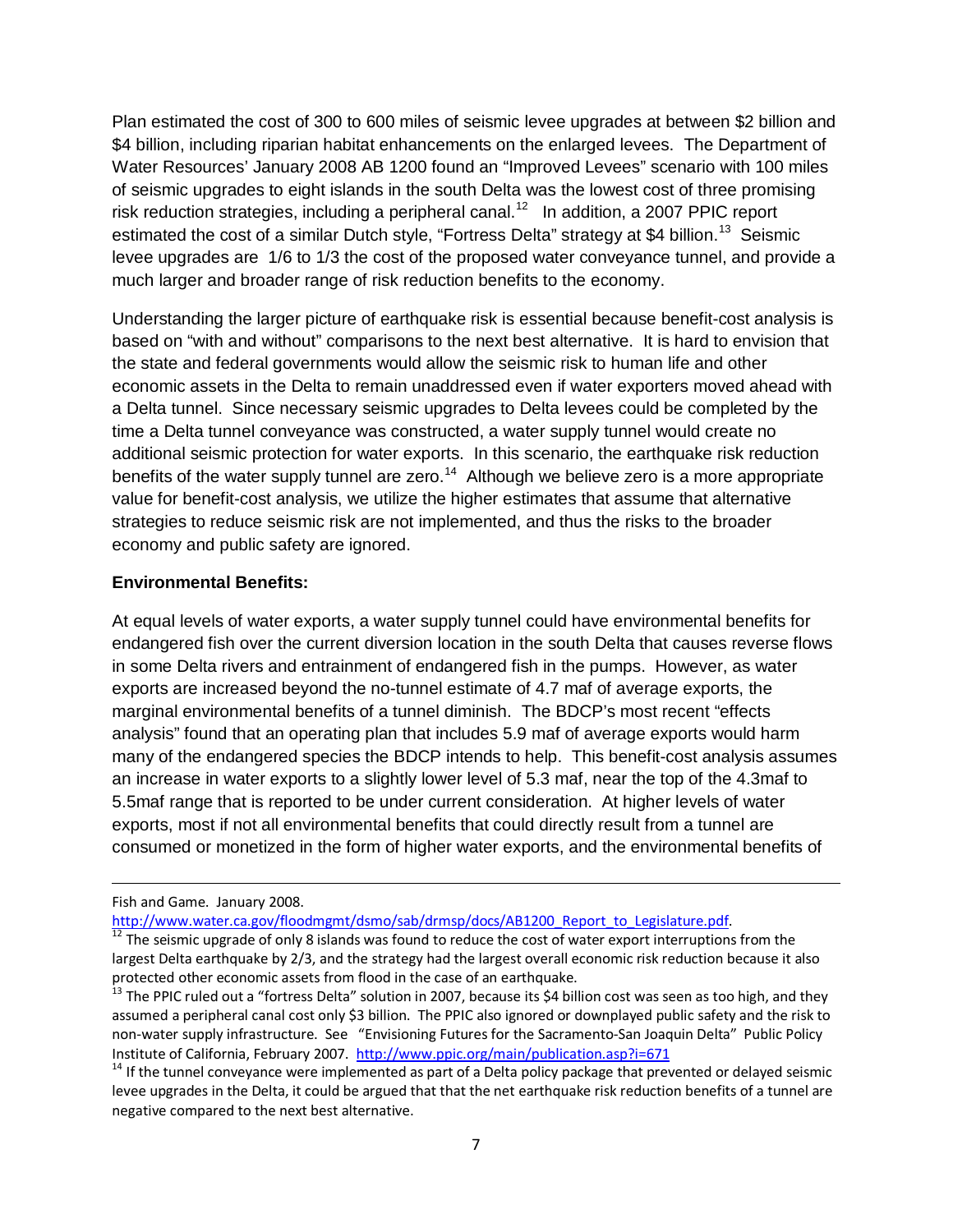the BDCP would come from an extensive program of habitat restoration separately funded by state and federal taxpayers. If the tunnel did not result in increased water exports, there could be an increase in environmental benefits, but the water supply benefits would drop to zero. This trade-off between export water supplies and environmental benefits has been at the center of much of Delta discussions. Because increased water exports are essential to financing the tunnel by water contractors, we believe that a more environmentally beneficial scenario of tunnel conveyance that does not result in increases export water supplies is financially infeasible and irrelevant. Thus, we focus on the most realistic case of high water exports.

# <span id="page-9-0"></span>**Costs of a Delta Water Supply Tunnel**

## <span id="page-9-1"></span>**Capital Costs:**

We use the \$12.7 billion construction cost estimate from Chapter 8 of the February 29, 2012 Draft Bay Delta Conservation Plan (BDCP).<sup>15</sup> There are news reports that tunnel cost estimates have risen to \$14 billion<sup>[16](#page-9-4)</sup> and possibly more. However, the proposed design change to a 9,000 cfs system with three intakes and large gravity fed tunnels may reduce construction costs. The elimination of two intakes and an intermediate pumping plant from the original 15,000 cfs design could reduce the cost estimate by about \$2 billion. However, the gravity flow tunnels may have to be larger than originally estimated<sup>[17](#page-9-5)</sup> which would increase costs. Since there are conflicting reports that costs have increased or decreased by roughly \$2 billion, we stay with the original cost estimate. These figures are easy to revise once updated cost estimates are available. In addition, this construction cost estimate does not include costs for "avoidance and minimization" measures associated with construction of the tunnel conveyance, since no cost estimate for this component was included in the most recent draft of BDCP.

Chapter 8 of the BDCP describes a financing strategy for construction that would involve issuing a series of 4 revenue bonds with 40 year repayment terms. Debt servicing costs are estimated at \$1.1 billion annually from 2021 through 2056, and the last of the bonds would be retired in 2061. Table 8-61 of BDCP Chapter 8 details the distribution of the \$12.7 billion in construction costs over time. The present value of these construction costs are \$10.777 billion using a 3% discount rate and \$9.205 billion using a 6% discount rate.

#### <span id="page-9-2"></span>**Operating and Maintenance Costs:**

The February 29, 2012 draft BDCP estimates operation and maintenance costs for the Delta tunnel at \$85 million annually, including \$17.8 million in electricity costs.<sup>[18](#page-9-6)</sup> For the 50 year

<span id="page-9-3"></span> <sup>15</sup> http://baydeltaconservationplan.com/Libraries/Dynamic\_Document\_Library/BDCP\_Chapter\_8\_- \_Implementation\_Costs\_and\_Funding\_Sources\_2-29-12.sflb.ashx

<span id="page-9-4"></span><sup>16</sup> Weiser, M. *Sacramento Bee,* February 20, 2012. "Water Tunnels Would Be Huge Project—If They Clear Huge Obstacles."

<span id="page-9-5"></span> $17$  Chapter 8 of the BDCP states that the tunnels would accommodate 7,000 cfs gravity feed, and DWR representatives at the June 20 meeting says that sizing had not been finalized but acknowledged that 9,000 cfs gravity feed tunnels may have to be larger than 15,000 cfs tunnels with an intermediate pumping plant.

<span id="page-9-6"></span> $^{18}$  The electricity share of operating costs could decrease if tunnels are sized for gravity flows. Since electricity is a relatively small share of operating costs, we have not made an adjustment without further details of the impact.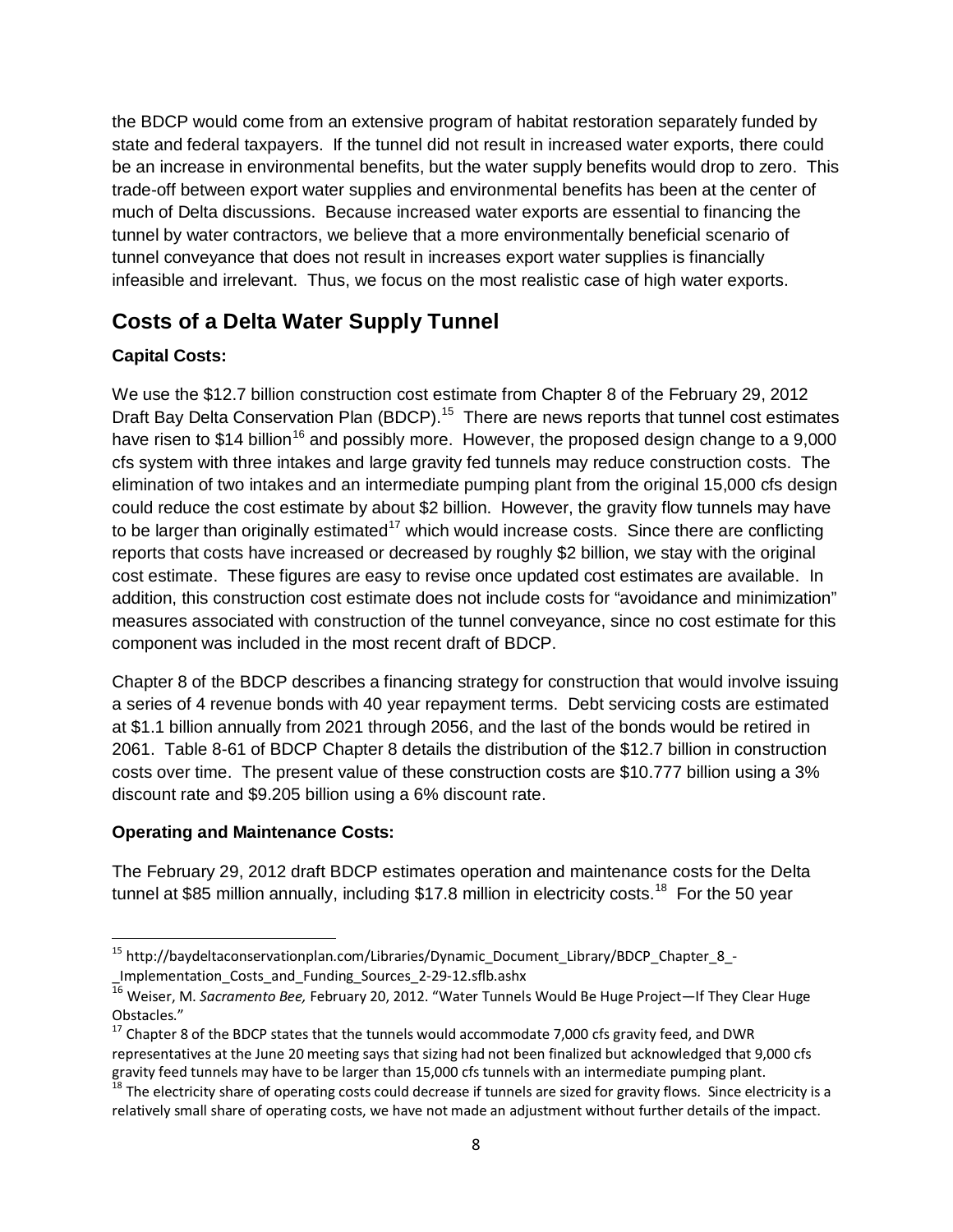period beginning in 2025, the present value of operating and maintenance costs are \$1.533 billion using a 3% discount rate and \$665 million using a 6% discount rate.

#### <span id="page-10-0"></span>**In-Delta and Upstream Costs:**

The water supply tunnel will generate a variety of costs on in-Delta and upstream uses. As discussed before, the large new diversion on the Sacramento River will degrade water quality for those who divert Sacramento River downstream from the proposed intakes. These users include Delta farmers, the Contra Costa Water District, the Cities of Antioch and Stockton, industrial user such as power plants in eastern Contra Costa County, and the North Bay Aquaduct that serves Napa and Solano. In addition, the footprint of the tunnel facility will eliminate Delta farmland and property (although less than a surface canal), and three massive new water intakes will create substantial visual and noise pollution along a scenic, rural stretch of the Sacramento River, harming Delta residents and detracting from recreation and tourism in the area. Upstream users, such as the North State Water Alliance, are concerned that the tunnel operation could reduce upstream water supplies, and result in lower reservoir levels which could affect hydroelectric power generation and recreational use of reservoirs.

Economic values have not been estimated for most of these impacts. The Delta Protection Commission Economic Sustainability Plan estimated a water conveyance tunnel would result in an average of \$65 million in annual losses for Delta agriculture; including about \$50 million in losses from reduced water quality, and an additional \$15 million in annual crop losses from roughly 8,000 acres of farmland lost to construction impacts and the physical footprint of the facilities.<sup>[19](#page-10-2)</sup> It is possible that a tunnel with fewer intakes and operated for environmental benefits would be more protective of in-Delta water quality and result in lower impacts on Delta agriculture. Even if Delta agriculture impacts were lower than \$65 million, the other impacts to in-Delta urban water intakes, Delta communities, and upstream water users would surely push the overall cost of in-Delta and upstream impacts higher. We use \$65 million as a very conservative, preliminary estimate of the annual costs to in-Delta and upstream interests, and have not made any estimate of in-Delta costs associated with the construction activity itself. For the 50 year period beginning in 2025, the present value of estimated in-Delta and upstream costs are \$1.173 billion using a 3% discount rate and \$509 million using a 6% discount rate.

# <span id="page-10-1"></span>**Benefit-Cost Ratio**

Table 2 summarizes the benefits and costs detailed in the previous section. Using both a 3% and 6% discount rate, the economic benefits of the tunnels are about \$7 billion less than the costs. Even without discounting, meaning that the time value or opportunity cost of money is ignored, the benefits are still \$500 million lower than the cost through 2074. The benefit-cost ratio ranges from 0.3 to 0.5 depending on the discount rate used. Alternatively, costs are two to three times higher than the benefits.

<span id="page-10-2"></span> <sup>19</sup> <http://www.forecast.pacific.edu/desp.html>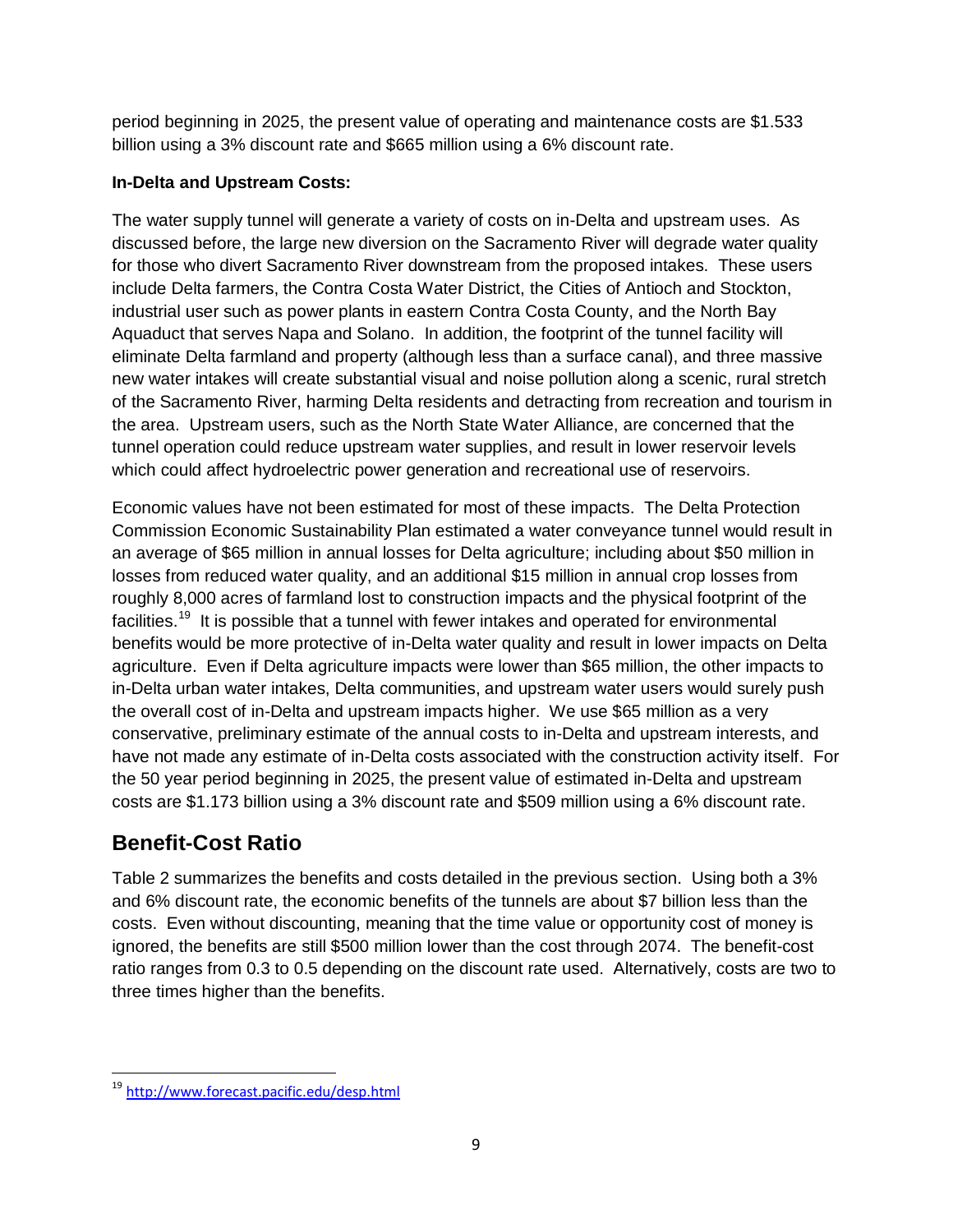#### <span id="page-11-0"></span>**Table 2 Benefits and Costs of Delta Tunnels through 2074**

Results are expressed as present discounted values calculated with 3% and 6% discount rates. Ending year of 2074 is fifty years after estimated completion of tunnels in 2025. (millions of current dollars)

| <b>Benefits (\$ millions)</b>               | 3% Discount Rate | 6% Discount Rate |
|---------------------------------------------|------------------|------------------|
| Export Water Supply at 5.3 maf of exports   | 3,916            | 1,670            |
| <b>Export Water Quality</b>                 | 2,328            | 1,010            |
| Earthquake Risk Reduction                   | 866              | 376              |
| Environmental Benefits at 5.3maf of exports | O                |                  |
| <b>Total Benefits (\$ millions)</b>         | 7,110            | 3,056            |
|                                             |                  |                  |
| Costs (\$ millions)                         |                  |                  |
| <b>Debt Service Capital Cost</b>            | 10,777           | 9,205            |
| <b>Operation and Maintenance</b>            | 1,533            | 666              |
| In-Delta and Upstream Impacts               | 1,173            | 509              |
| <b>Total Costs (\$ millions)</b>            | 13,484           | 10,380           |
|                                             |                  |                  |
| <b>Net Benefits (\$ millions)</b>           | $-6,374$         | $-7,324$         |
| <b>Benefit-Cost Ratio</b>                   | 0.527            | 0.297            |
| <b>Cost-Benefit Ratio</b>                   | 1.90             | 3.36             |

#### <span id="page-11-1"></span>**Table 3 Estimated Annual Benefits and Costs in 2030**

| <b>Benefits (\$ millions)</b>               | 2030 Benefits/Costs |
|---------------------------------------------|---------------------|
| Export Water Supply at 5.3 maf of exports   | 217                 |
| <b>Export Water Quality</b>                 | 129                 |
| <b>Earthquake Risk Reduction</b>            | 47                  |
| Environmental Benefits at 5.3maf of exports | O                   |
| <b>Total Annual Benefits (\$ millions)</b>  | 393                 |
|                                             |                     |
| Costs (\$ millions)                         |                     |
| Debt Service Capital Cost                   | 1,100               |
| Operation and Maintenance                   | 85                  |
| In-Delta and Upstream Impacts               | 65                  |
| <b>Total Annual Costs (\$ millions)</b>     | 1,250               |

Although we have been careful to use the most recent reliable values from the BDCP and reports of other state agencies, there is uncertainty surrounding any assessment of this kind. The uncertainties and any omitted values are balanced between items that help and harm the economic case for the tunnels. For example, the in-delta and upstream costs are almost certainly underestimated, and include no in-Delta impacts from the construction process, in-Delta municipal water supply and quality impacts, and a host of potential upstream impacts on water supplies from the Sacramento Valley to the east side of the San Joaquin Valley. As discussed in a previous section, the earthquake risk reduction benefit is likely overstated since it ignores the alternative of seismic upgrades to the Delta levee system. The water supply benefits and capital costs may also prove to be too optimistic, further weakening the case for the tunnels. On the other hand, the tunnels would facilitate water transfers from areas north of the Delta, benefits that have not been valued in this analysis. In addition, the initial Brattle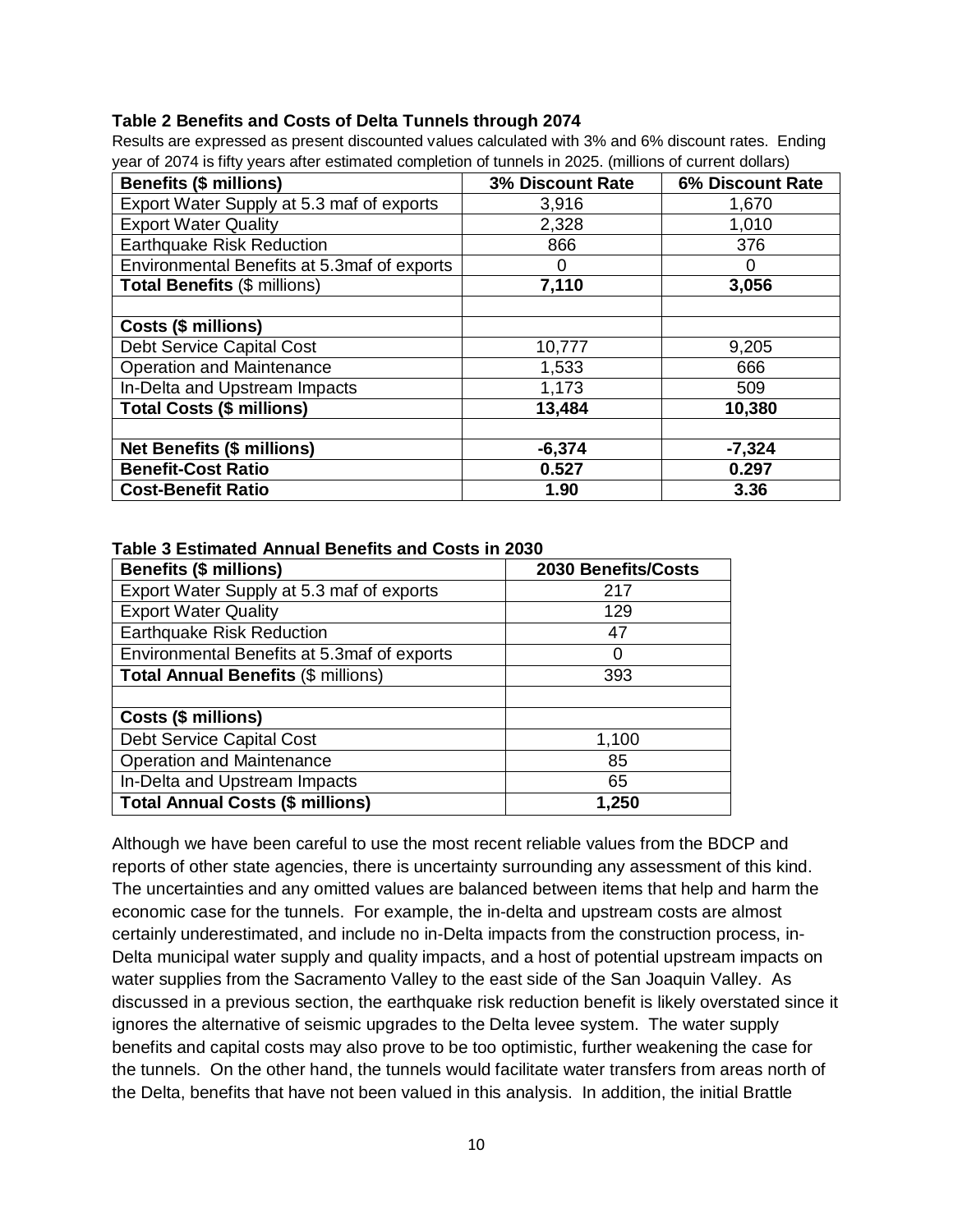results did not include urban benefits to Santa Clara which receives some of their water supplies from the Delta. The cost of the tunnels may also be reduced if an alternative with fewer intakes is selected. Overall the uncertainties and omissions are balanced and it seems very unlikely that any of them could be large enough to change the conclusion given the size of the gap between costs and benefits.

Some socio-economic considerations are also not included in the analysis. Most notably, the values of agricultural water do not include multiplier effects to capture the broader regional economic benefits created by water supplies. There are legitimate reasons why these indirect impacts are generally excluded from benefit-cost analysis, but the special role of agriculture in supporting the economic base of the Central Valley should be acknowledged. If these socioeconomic values of agricultural production were included, the benefits would increase by about \$100 million per year, a roughly 25% increase in total benefits. However, it is important to note that these socio-economic impacts are present for both areas that benefit from water exports from the tunnels, and for the in-Delta and upstream areas that are potentially harmed. Incorporating socio-economic impacts would increase both the benefits and the costs of the tunnels.

# <span id="page-12-0"></span>**Financial Feasibility and Ratepayer Impacts**

Benefit-cost analysis is sometimes confused with financial analysis and ratepayer impacts. Benefit-cost analysis does not estimate rate increases as these depend upon a number of financing assumptions, the amount of public investment, cost recovery principles, and business considerations of individual utilities. Benefit-cost analysis is a tool for policy analysis and decision making that informs whether a project is economically justified and should be built.

In contrast, financial feasibility analysis simply investigates whether a project can be financed and paid for, whether or not it is economically desirable or the most cost-effective way to meet a given objective. Financial feasibility must be demonstrated for certain regulatory requirements, and also must be proven to investors who are needed to buy bonds to finance construction. Financial feasibility is clearly linked to estimating ratepayer impacts since increased water rate revenue will be required to finance the bonds.

Despite the differences, the benefit-cost calculations raise serious questions about financial feasibility. If only the benefits and costs to water exporters in Table 2 are considered, the total benefits of the tunnels are still about \$6 billion shy of the total costs that would be paid by the water agencies. However, there could be additional benefits to water agencies that are not accounted for in Table 2, such as the value of regulatory assurances that would be part of the BDCP. Financial feasibility also raises concerns about how the costs would be distributed across the state and federal water projects and urban and agricultural agencies.

#### <span id="page-12-1"></span>**Regulatory Assurance under the Endangered Species Act:**

The tunnels are proposed as part of the BDCP, a habitat conservation plan (HCP) that may reduce regulatory risk to the exporting water agencies from further cuts in Delta water exports due to Endangered Species Act protections for endangered fish. This regulatory assurance would have tremendous value to the water agencies.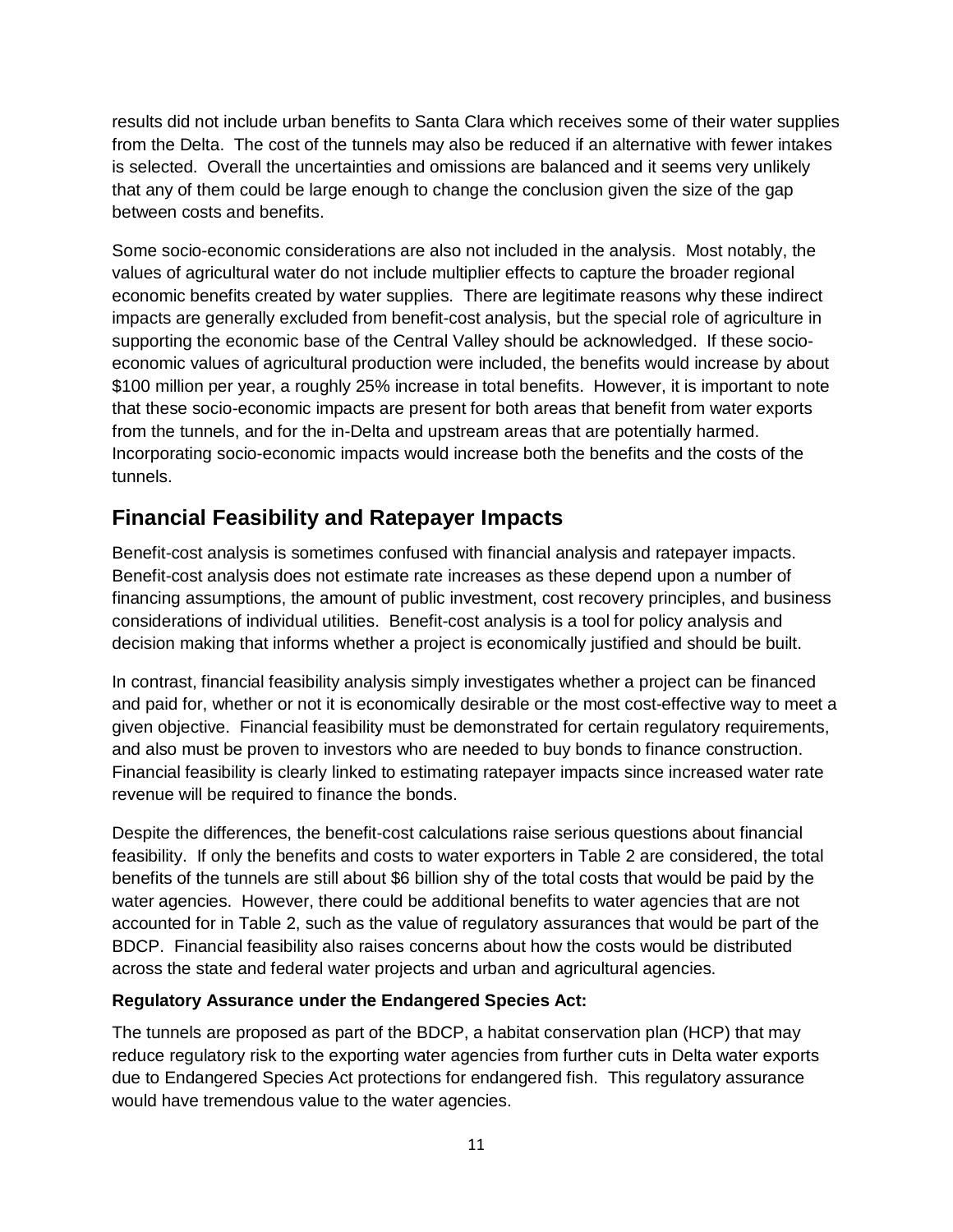Despite its value to water agencies, we did not include regulatory assurance in the comprehensive benefit-cost analysis because the assurance does not create any value from a comprehensive, statewide perspective. Regulatory assurance transfers the risk of a negative environmental outcome from the export water agencies to the environment, taxpayers, and in-Delta and upstream resource users who might have to pay in place of water agencies if the tunnels turn out to be negative for endangered fish. If the value of the fisheries and the Delta environment are as high as the Brattle Group and BDCP estimate, then shifting this risk away from water exporters could actually be a net negative from a statewide perspective.

Despite the lack of statewide value, there is no denying that regulatory assurance is valuable to water exporters and contributes to their financial feasibility. But what is it worth? Preliminary modeling from the Brattle Group presented at the June 20, 2012 BDCP meeting suggests the value of regulatory assurance could be as high as \$11 billion. That would exceed the \$6-7 billion shortfall suggested by the benefit-cost analysis. However, this issue begs another important question.

Does regulatory assurance and a valid HCP granting incidental take permits for the water agencies require the peripheral tunnels? According to this analysis, the water agencies could pay up to \$6 billion in habitat improvements for an HCP on the current through Delta conveyance system, and still come out economically ahead of paying for the \$13 billion tunnels. It seems logical that the necessary investments for an HCP and regulatory assurance on a notunnel alternative would be no more expensive than the \$4 billion expense of habitat creation in the current BDCP proposal. Taxpayers would benefit greatly from this approach since a water bond that further burdens the state's beleaguered general fund would be unnecessary to finance Delta habitat upgrades.

#### <span id="page-13-0"></span>**Will Costs Be Allocated Proportional to Water Supply, Economic Benefits, or Population?**

Although the BDCP has yet to release a detailed financial plan with cost allocations between Delta export water agencies, the agencies have said that the cost of the tunnel would be paid in proportion to the water received through the tunnel. For example, Metropolitan Water District, has said it expects its ratepayers to pay for 28% of the cost of the tunnel, equivalent to their share of Delta water exports. However, the high cost of the Delta project raises serious affordability questions for the agricultural users who receive the majority of water exported from the Delta. The cost of irrigating with water exported through the tunnels would exceed the profits of many crops grown in the Central Valley.

A proportional financing plan is simple to implement, prevents cross-subsidies between urban and agricultural users and is consistent with California Proposition 218. However, financial feasibility for a proportional financing plan requires the benefits to exceed the cost for every water agency, a much tougher standard than assessing whether the collective benefits to the agencies exceed the collective costs to the agencies. As discussed above, a proportional cost allocation means the tunnels are clearly financially infeasible for agricultural water agencies who receive the majority of water exported from the Delta under proportional cost allocation.

The most recent draft of the BDCP suggests a non-proportional financing approach, and compares the cost of the tunnel to urban rather than agricultural water supply projects. In fact,